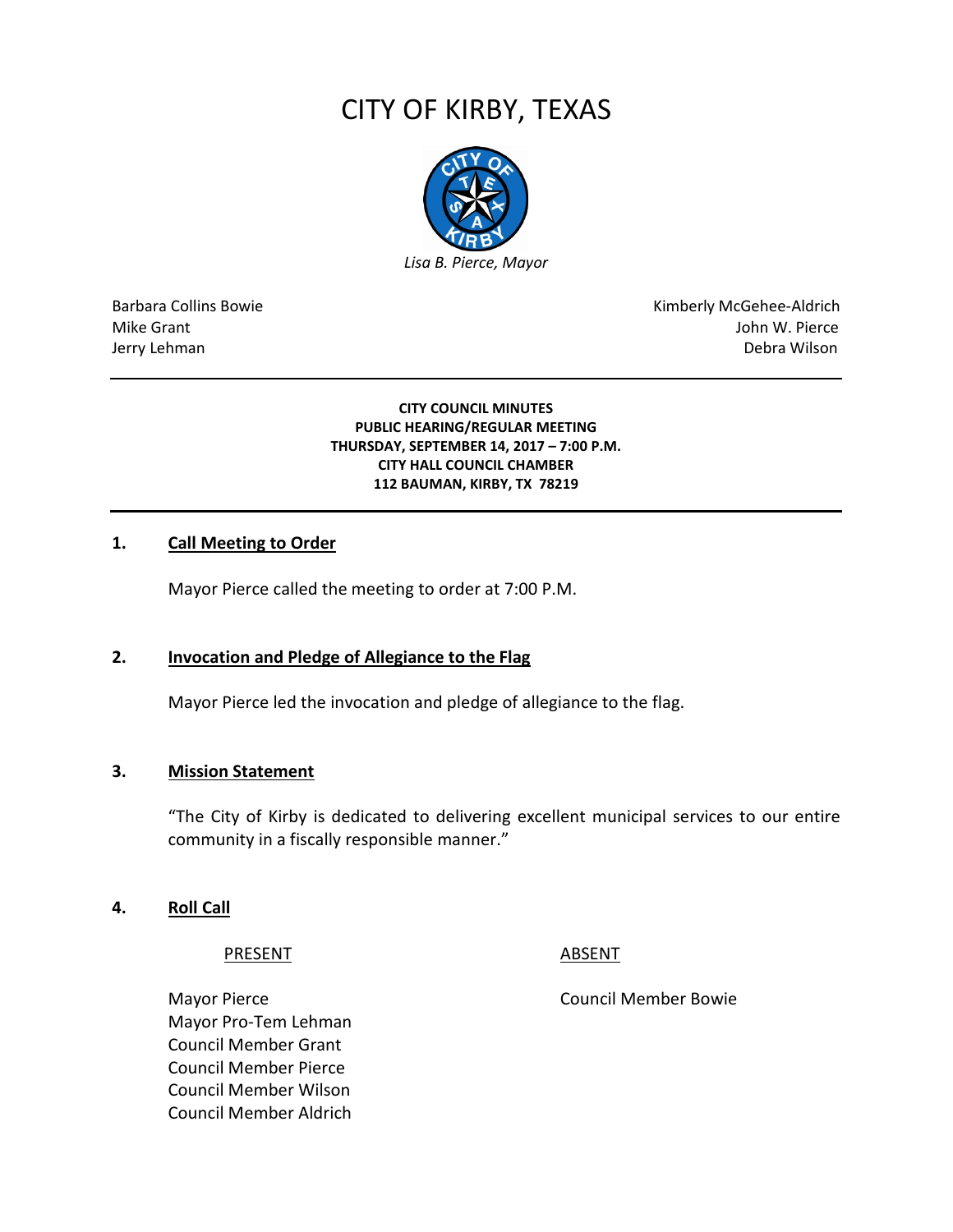CITY COUNCIL REGULAR MEETING SEPTEMBER 14, 2017 Page **2** of **9**

#### **5. Citizen Participation**

There were not any citizens signed up to participate.

#### **6. Consideration Of Minutes:**

#### a. Regular Meeting Of August 24, 2017

Council Member Wilson moved to accept the minutes of August 24, 2017; seconded by Council Member Grant. With all voting, "aye" the motion carried with a 6-0 vote.

AYES: 6 NAYES:0

#### b. Public Hearing/Special Meeting Of August 31, 2017

Mayor Pro-Tem Lehman moved to accept the minutes of August 31, 2017; seconded by Council Member Aldrich. With all voting, "aye" the motion carried with a 6-0 vote.

AYES: 6 NAYES:0

#### **7. Consent Agenda**

- a. Acceptance Of Quarterly Investment Report For Period Ending June 30, 2017
- b. Acceptance Of Quarterly Financial Report For Period Ending June 30, 2017

Council Member Grant moved to accept the Consent Agenda; seconded by Mayor Pro-Tem Lehman. With all voting, "aye" the motion carried with a 6-0 vote.

AYES: 6 NAYES:0

#### **8. Presentations**

#### a. Recognize Yard Of The Quarter Winner

Chairperson Barbara Herb, Beautification and Recycle Committee, introduced Mary and Louis Navaira, winners of the Yard of The Quarter.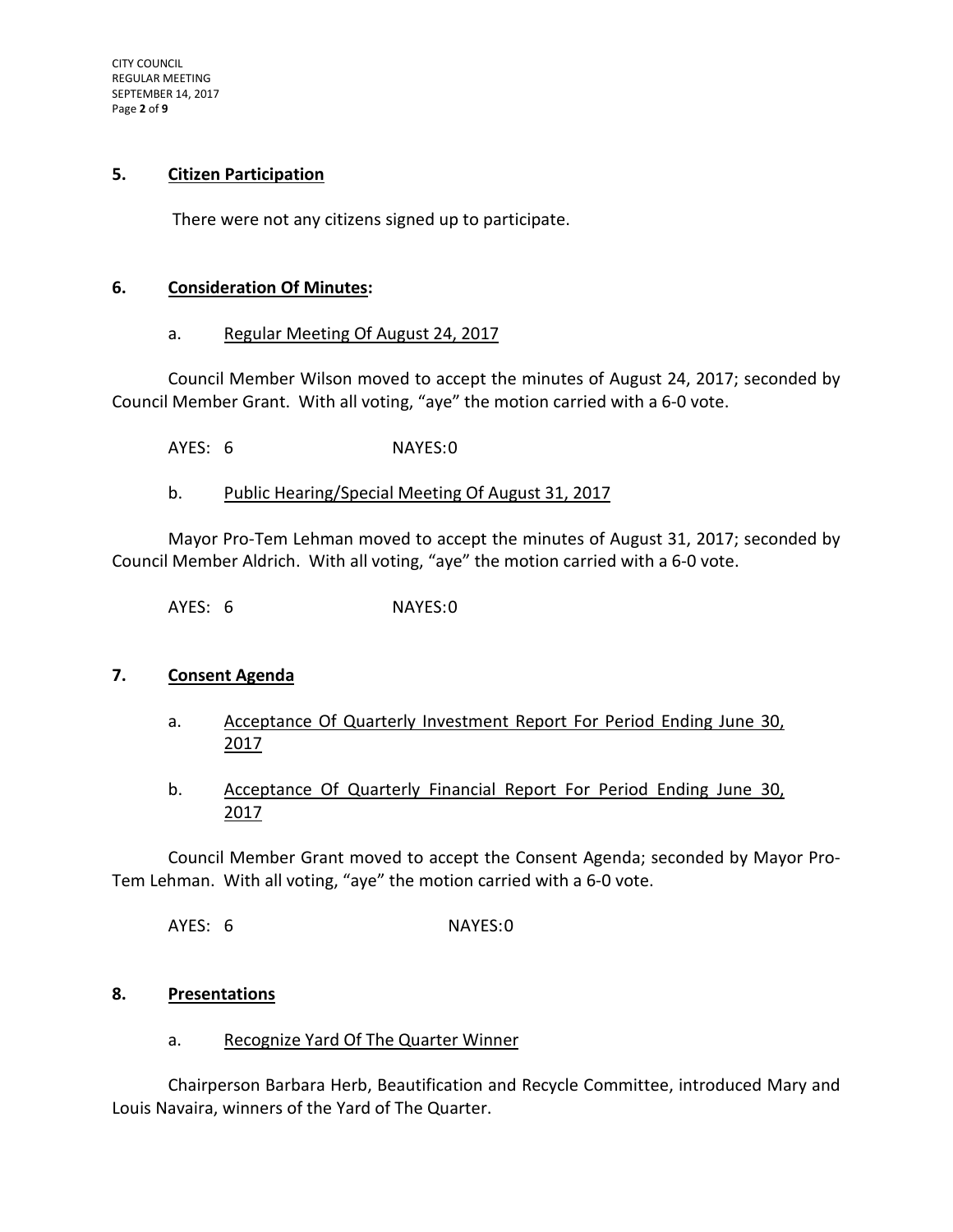Mayor Pierce presented Mr. and Mrs. Navaira a certificate recognizing them for the pride they take in maintaining and beautifying their yard.

b. Status Update On Kirby Bexar Animal Facility

Council Member Grant provided an update on the Kirby Bexar Animal Facility.

# **9. Public Hearing**

a. To Hear A Request Submitted By The Property Owner To Consider A Variance To The Zoning Ordinance Section 153.020 (B) (9) And Sign Ordinance Sections 154.06 (A), (C), And (D) To Allow A Sign Advertising Off Premise Businesses; Allow 250 Square Feet Maximum Face Area; And Allow 40 Feet Height; Located At CB 5941 BLK 1 LOT 146.7 Feet Of SW; Otherwise Known As 5310 FM 78, City Of Kirby, Bexar County, Texas.

Mayor Pierce opened the public hearing at 7:07 P.M. There were not any proponents or opponents to speak. Mayor Pierce closed the public hearing at 7:08 P.M.

b. To Hear A Request Submitted By The Property Owner To Consider A Variance To The Zoning Ordinance Section 153.020 (B)(9) To Allow The Construction Of A New Silo That Is Approximately 45 Feet In Height And Exceeds The Maximum Height Limit; Located At NCB 17729 P-2B(.38) & P-2C(.43AC) CB 5092 P-2A(3.577AC) & P-2B (3.62) ABS 134 CB 5865 BLK LOT NE IRR 188.29FT Of 4; Otherwise Known As 5140 Gibbs Sprawl Road, City Of Kirby, Bexar County, Texas.

Mayor Pierce opened the public hearing at 7:08 P.M. There were not any proponents or opponents to speak. Mayor Pierce closed the public hearing at 7:09 P.M.

# **10. Discussion And Possible Action**

a. Discussion And Possible Action To Consider A Variance To The Zoning Ordinance Section 153.020 (B) (9) And Sign Ordinance Sections 154.06 (A), (C), And (D) To Allow A Sign Advertising Off Premise Businesses; Allow 250 Square Feet Maximum Face Area; And Allow 40 Feet Height; Located At CB 5941 BLK 1 LOT 146.7 Feet Of SW; Otherwise Known As 5310 FM 78, City Of Kirby, Bexar County, Texas.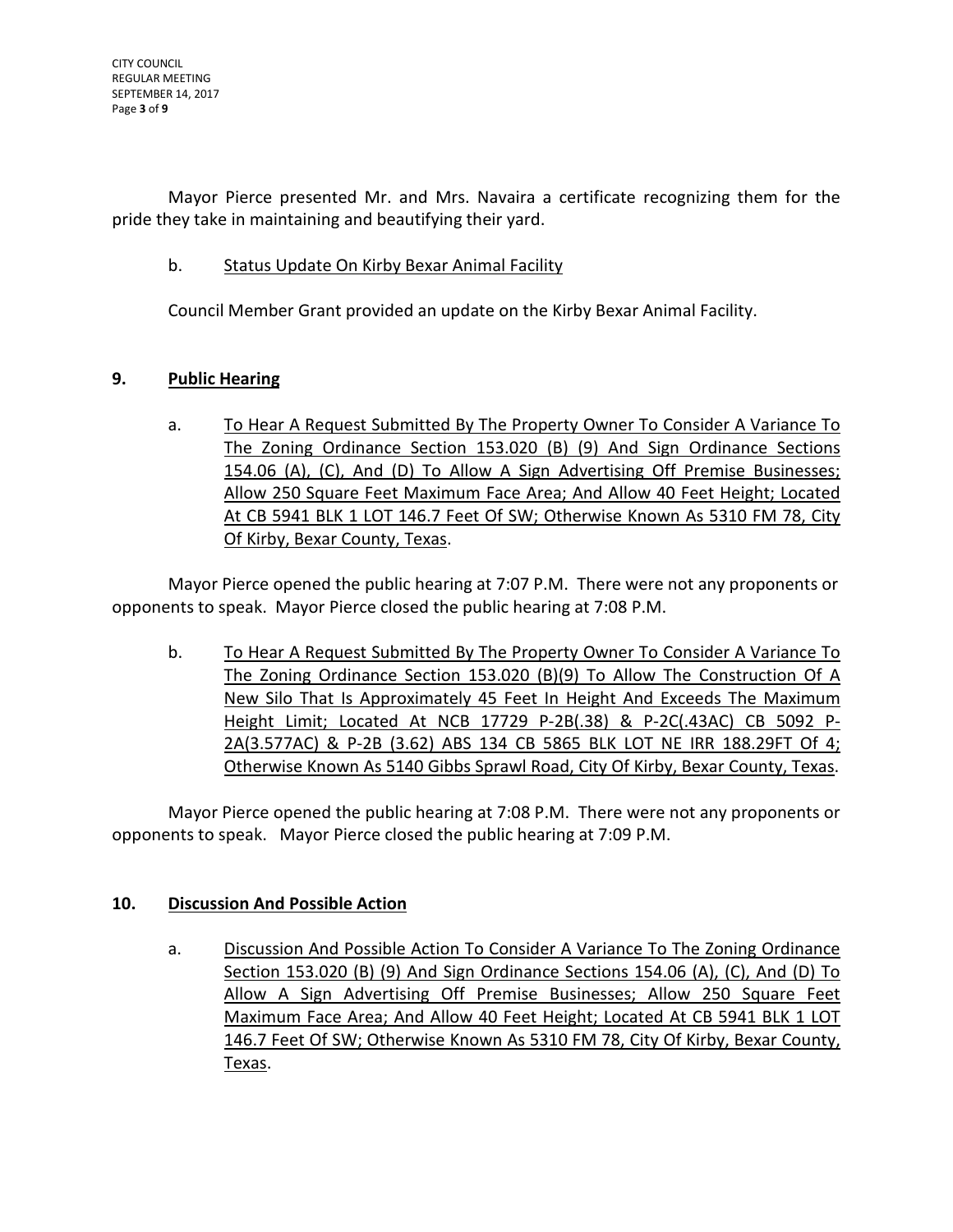Jose Garcia, applicant, provided an overview of the project. The request is for the installation of a digital billboard. He studied the safety of the sign and benefits to the community and local government. The sign will increase the tax base because this is a business sign. The sign will not extend beyond his property. The sign should be installed around the first quarter of the year in 2018. He stated that in case of an emergency or if the City of Kirby wanted to communicate information to the community the sign will be available, no fee, for the City of Kirby. It will take approximately two hours to load onto the sign.

Mayor Pierce asked if anyone has notified the area military installations of the sign. Mr. Garcia said according to the FAA there could be interference with communication depending on the vendor that is installing the sign. The vendor should be FAA approved and supported. The company he is using is Watchfire and they are in compliance with the FAA rules and regulations.

Mayor Pierce stated the Planning and Zoning Commission is offering their recommendation to Council to approve the variance request.

Other areas of discussion were the promotion of the City, advertising for area businesses, TxDOT has been notified and the sign will be below their 50 foot height requirement, and the brightness of the sign can be adjusted.

Council Member Grant moved to accept the variance request to the Zoning Ordinance Section 153.020 (B) (9) and Sign Ordinance Sections 154.06 (A), (C), and (D) to allow a sign advertising off premise businesses; allow 250 square feet maximum face area; and allow 40 feet height; located at CB 5941 BLK 1 LOT 146.7 Feet Of SW; otherwise known as 5310 FM 78, City of Kirby, Bexar County, Texas; seconded by Council Member Wilson. The motion carried with a 6-0 vote.

#### AYES: 6 NAYES:0

b. Discussion And Possible Action To Consider A Variance To The Zoning Ordinance Section 153.020 (B)(9) To Allow The Construction Of A New Silo That Is Approximately 45 Feet In Height And Exceeds The Maximum Height Limit; Located At NCB 17729 P-2B(.38) & P-2C(.43AC) CB 5092 P-2A(3.577AC) & P-2B (3.62) ABS 134 CB 5865 BLK LOT NE IRR 188.29FT Of 4; Otherwise Known As 5140 Gibbs Sprawl Road, City Of Kirby, Bexar County, Texas.

Joe Alva, Lundy Franke, Engineers, introduced Ms. Lucia Herrera the project engineer.

Ms. Herrera informed Council they are requesting the variance because the silo is 45 feet in height and exceeds the City's height requirement. Cody Clark, Clark Construction, said the silo will contain calcium carbonate that is a binding material used for striping streets and roads.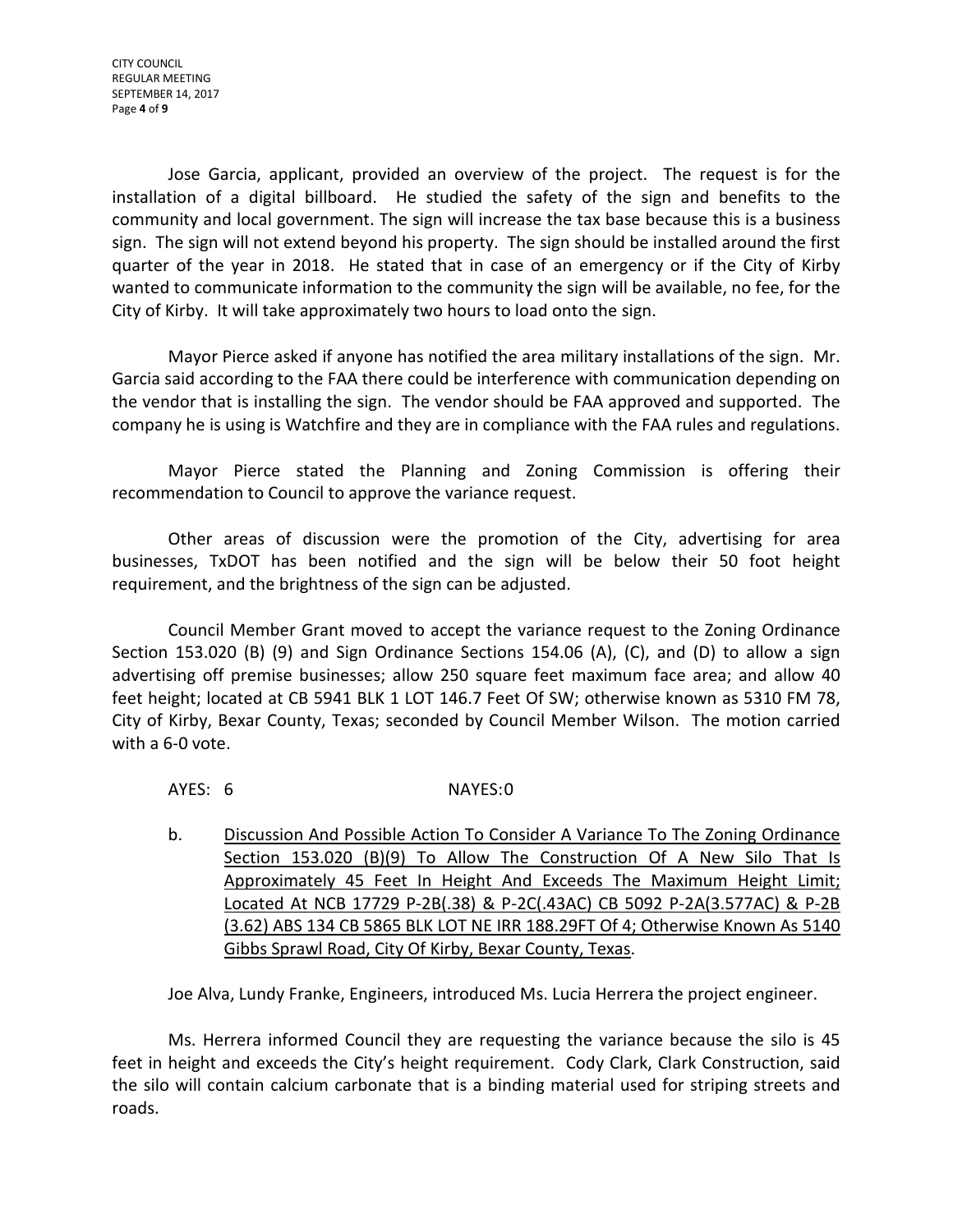CITY COUNCIL REGULAR MEETING SEPTEMBER 14, 2017 Page **5** of **9**

Council Member Grant moved to accept the variance request to the Zoning Ordinance Section 153.020 (B)(9) to allow the construction of a new silo that is approximately 45 feet in height and exceeds the maximum height limit; located at NCB 17729 P-2B(.38) & P-2C(.43ac) CB 5092 P-2A(3.577AC) & P-2B (3.62) ABS 134 CB 5865 Blk Lot NE IRR 188.29 ft of 4; otherwise known as 5140 Gibbs Sprawl Road, City of Kirby, Bexar County, Texas; seconded by Mayor Pro-Tem Lehman.

Mayor Pierce asked Chief Alfaro if our emergency services is equipped to take care of any emergency occurrences. Chief Alfaro said there are not any explosive hazards or transport hazards. If any of the material spilled out of the silo the only concern is inhalation of the powdery material before they can wet it down and then clean up the spill. She stated the Planning and Zoning Commission is offering their recommendation to Council to approve the variance request.

The motion carried with a 6-0 vote.

AYES: 6 NAYES:0

c. Discussion And Possible Action Pertaining To Ordinance No. O-2017-818 Making Appropriations For The Support Of The City Of Kirby For The Fiscal Year Beginning October 1, 2017 And Ending September 30, 2018 Appropriating Money To A Sinking Fund To Pay Interest And Principal Due On The City's Indebtedness; And Adopting The Annual Enterprise And General Fund Budgets Of The City Of Kirby For 2017-2018 Fiscal Year. This Is The First Reading.

City Manager Vernon informed Council they have been provided a revised copy of the proposed budget in event the items discussed tonight were approved by Council.

Council Member Aldrich moved to approve Ordinance No. O-2017-818 making appropriation for the support of the City of Kirby for the fiscal year beginning October 1, 2017 and ending September 30, 2018; appropriating money to a sinking fund to pay interest and principal on the City's indebtedness; and adopting the annual budgets (General Fund, Water Fund, and Interest & Sinking Fund) of the City of Kirby for the 2017-2018 fiscal year; seconded by Council Member Wilson. The motion carried with a 6-0 vote.

AYES:6 NAYES: 0

d. Discussion And Possible Action To Ratify The Property Tax Revenue Increase Reflected In The Annual Budget For The Fiscal Year Beginning October 1, 2017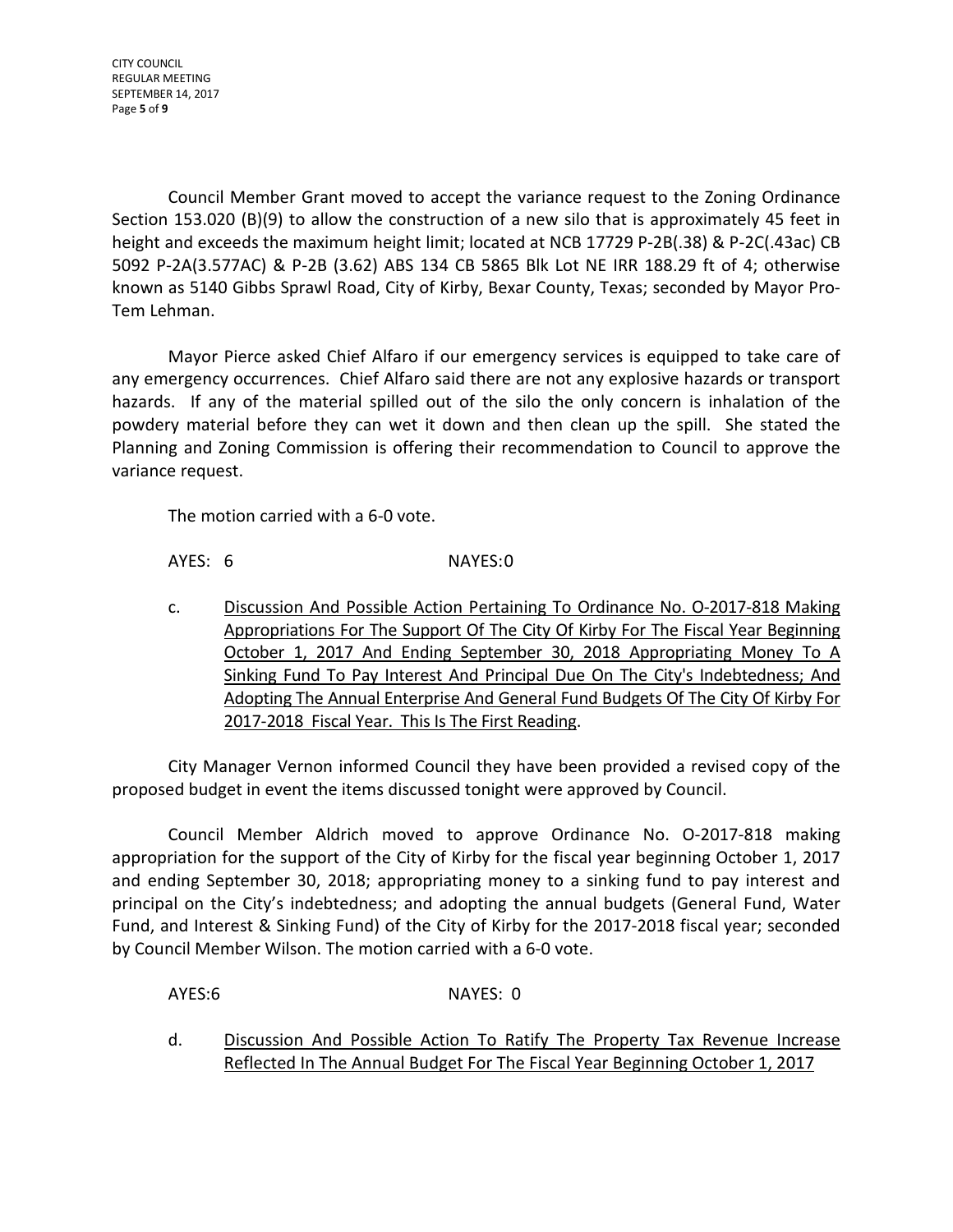Council Member Pierce moved that we ratify the property tax revenue increase which is a 10.76% increase from last year's budget, which is \$183,038; seconded by Council Member Aldrich. The motion carried with a 6-0 vote.

AYES: 6 NAYES: 0

e. Discussion And Possible Action Pertaining To Ordinance No. O-2017-819 Levying Ad Valorem Taxes For Use And Operation Of The Municipal Government Of The City Of Kirby, Texas For The 2017 Tax Fiscal Year; Providing For Apportioning Each Levy For Specific Purposes; And, Providing When Taxes Shall Become Due And When Same Shall Become Delinquent If Not Paid. This Is The First Reading.

Council Member Wilson moved that that the property tax rate be increased by the adoption of a tax rate of \$0.729376, which is effectively a 10.76% increase in the tax rate, per Ordinance No. O-2017-819, an ordinance of the City of Kirby, Texas Levying Ad valorem taxes for use and support of the municipal government of the City for fiscal year beginning October 1, 2017 and ending September 30, 2018; providing for apportioning each levy for specific purposes; and providing when taxes shall become due and when same shall become delinquent if not paid; and providing for an effective date; seconded by Council Member Grant. The motion carried with a 6-0 vote.

AYES: 6 NAYES: 0

Council Member Wilson moved to approve and adopt the \$0.689376 per \$100 valuation for maintenance and operations (M&O) for the 2017-2018 tax rate supporting the annual budget, seconded by Mayor Pro-Tem Lehman. The motion carried with a 6-0 vote.

AYES: 6 NAYES: 0

Council Member Wilson moved to approve and adopt the \$0.040000 per \$100 valuation for Interest & Sinking Debt Service for the 2017-2018 tax rate supporting the annual budget; seconded by Mayor Pro-Tem Lehman. The motion carried with a 6-0 vote.

AYES: 6 NAYES: 0

f. Discussion And Possible Action To Consider Ordinance No. O-2017-820 Amending The 2016-2017 Fiscal Year Municipal Budget Of the City Of Kirby. This Is The First Reading

Council Member Grant moved to accept Ordinance No. O-2017-820 amending the 2016- 2017 Fiscal Year Municipal Budget of the City of Kirby; seconded by Council Member Aldrich. The motion carried with a 6-0 vote.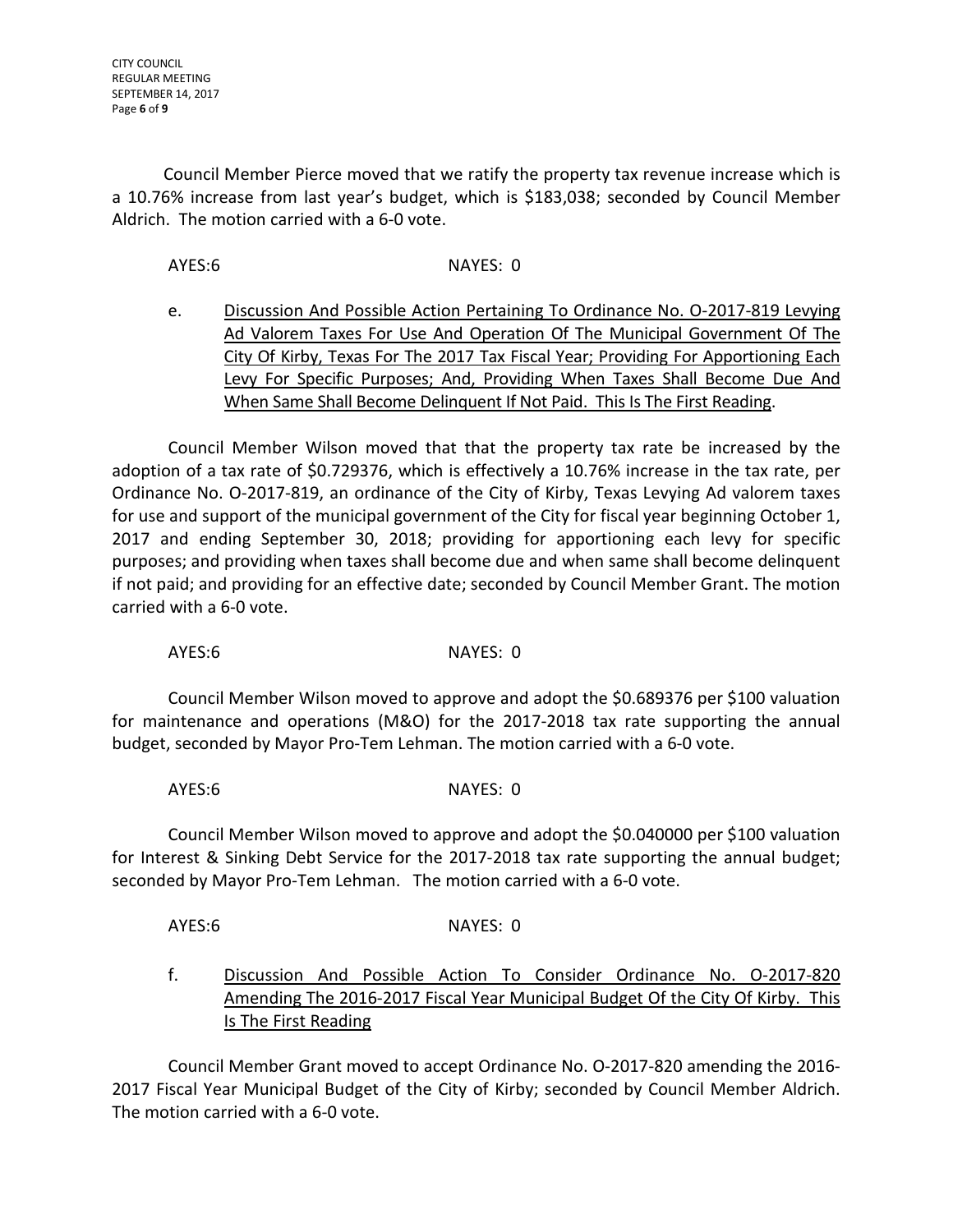#### AYES: 6 NAYES: 0

# g. Discussion And Possible Action To Appoint Member(s) To The Economic Development Committee

Mayor Pierce said Jacqueline Jackson, Chairperson of the Economic Development Committee, contacted her and asked that this item be tabled.

Council Member Grant moved to table this item; seconded by Council Member Aldrich. The motion carried with a 6-0 vote.

#### h. Discussion And Possible Action To Appoint Member(s) To The Kirby Senior Center Board

Norma Hamby, Senior Center Manager, informed Council she received requests from Glenda Bayer and Patricia Baber to be appointed to the Kirby Senior Center Board.

Council Member Grant moved to appoint Glenda Bayer and Patricia Baber to the Kirby Senior Center Board; seconded by Council Member Wilson. The motion carried with a 6-0 vote.

AYES: 6 NAYES: 0

i. Discussion And Possible Action To Award A Bid For Water Mains Replacements 2017

City Manager Vernon asked that this item be considered prior to discussing the proposed budget items.

Mark Hill, Ford Engineering, informed Council the bids received were for the Water Main Replacements 2017: Happiness, Scotsman and Arneson. Five bids were received on the referenced project. Review of the tabulation indicates that there were no irregularities for San Antonio Constructors; the base bid is \$357,540. Ford Engineering, Inc.'s recommendation is that San Antonio Constructors be awarded the project for the amount of \$357,540.

Council Member Grant moved to accept San Antonio Constructors \$357,540; seconded by Mayor Pro-Tem Lehman. The motion carried with a 6-0 vote.

AYES: 6 NAYES: 0

j. Discussion And Possible Action To Award A Bid for Pageland/Theodor Reconstruction 2017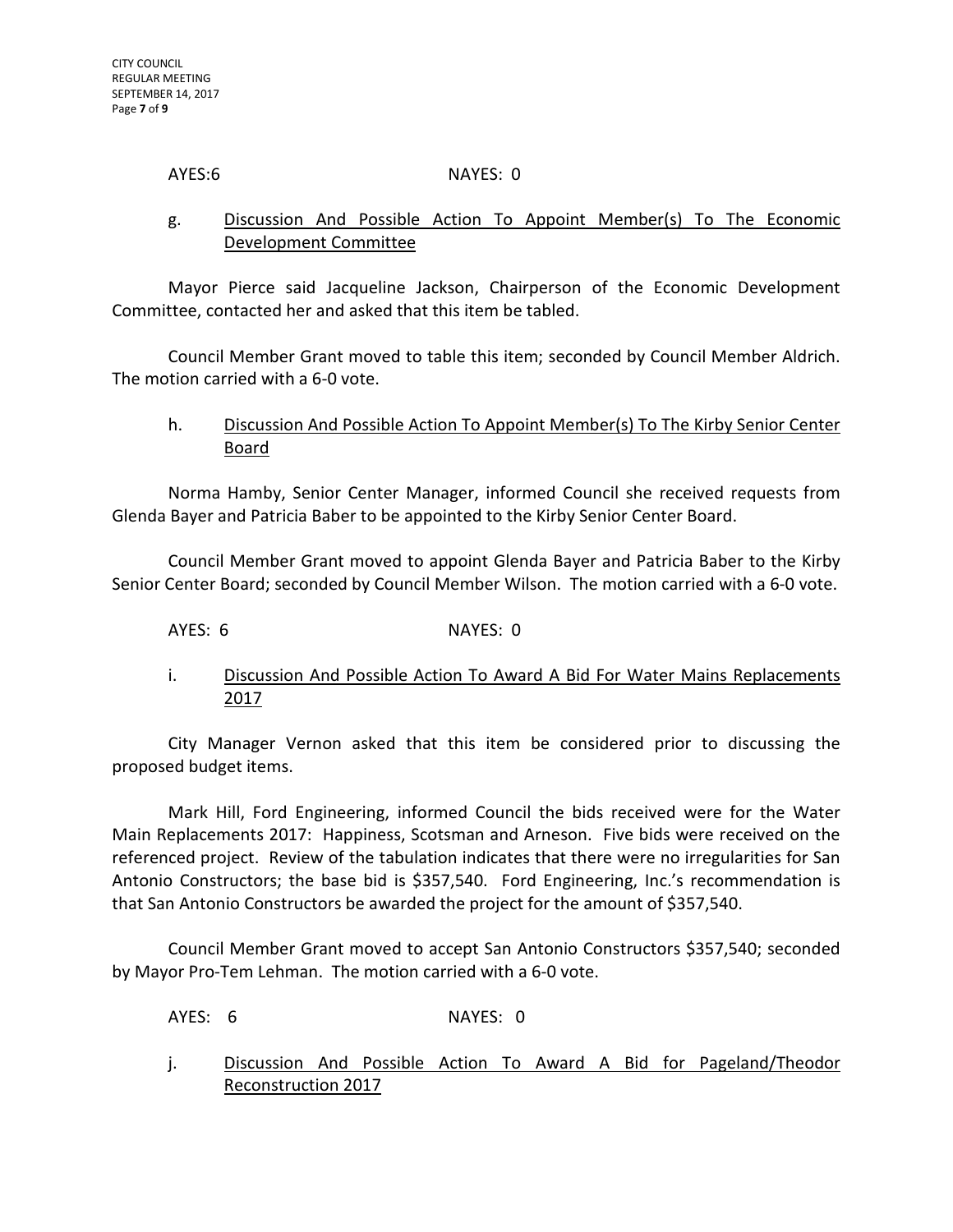City Manager Vernon stated the funding we requested from Bexar County was \$250,000 and we were awarded \$218,000. There will be an increased cost in the amount of \$34,000 from the City. We will have \$218,000 from Bexar County and our match will go up slightly because we didn't receive as much funding as we anticipated.

Miles Stanley, Ford Engineering, informed Council four bids were received. Review of the tabulation indicates that there were no irregularities for R.L. Jones, LP, with a base bide in the amount of \$255,103.22. They recommended R.L. Jones be awarded the project for the amount of \$255,103.22 and that the additional funds described be allocated to complete the project.

Council Member Grant moved to award the bid to R.L. Jones for the amount of \$255,103.22; seconded by Council Member Wilson. The motion carried with a 6-0 vote.

AYES: 6 NAYES: 0

# **11. Requests and Announcements**

# a. Requests By Mayor And Council Members For Items To Be Placed On Future City Council Agendas And Announcements On City Events/Community Interests

Council Member Wilson – She said a Special meeting will be held on September 21, 2017. She thanked animal control and the police department for collecting items for those affected by the hurricane. National Night Out is around the corner and asked businesses to advertise the flyers.

Council Member Grant – He said two citizens of Kirby his grandson and his friend Tristan are members of the National Guard and they have been activated. He thanked everyone for attending the meeting.

Mayor Pierce – She said the Suicide Awareness event had a nice turnout. They thanked the City for supporting them and they want to make this an annual event. She congratulation Mr. and Mrs. Navaira, winner of the Yard of the Quarter, the Community Garage Sale is October 6 – 8, 7 A.M. – 6 P.M., the Brush and Bulky Item Curbside Pick Up is also in October on designated days. She thanked staff for hard work on the budget.

# **12. Executive Session 551.071 Texas Government Code, Consultation With Attorney**

# a. For City Council To Receive Legal Advice On Council Compensation